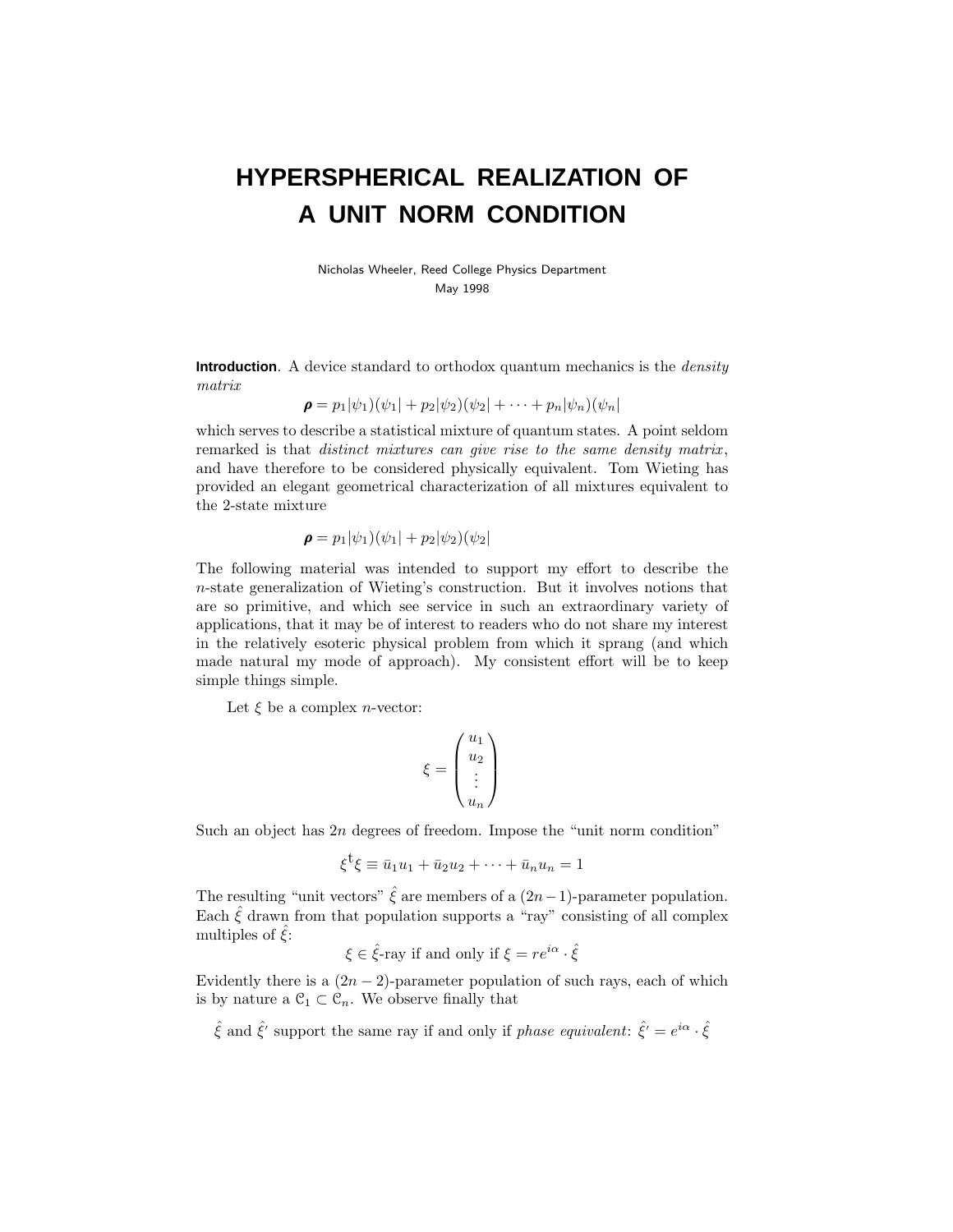Look now to properties of the matrix

$$
\mathbb{P} \equiv \begin{pmatrix} u_1 \bar{u}_1 & u_1 \bar{u}_2 & \dots & u_1 \bar{u}_n \\ u_2 \bar{u}_1 & u_2 \bar{u}_2 & \dots & u_2 \bar{u}_n \\ \vdots & \vdots & & \vdots \\ u_n \bar{u}_1 & u_n \bar{u}_2 & \dots & u_n \bar{u}_n \end{pmatrix}
$$

which has been assembled from the elements of the unit vector  $\hat{\xi}$ . The matrix is manifestly hermitian

$$
\mathbb{P}^t=\mathbb{P}
$$

and is readily seen to be projective

$$
\mathbb{P}^2=\mathbb{P}
$$

 $tr \mathbb{P} = 1$ 

From

we learn that  $P$  projects onto a 1-dimensional space, while from

 $\mathbb{P}\hat{\xi} = \hat{\xi}$ 

we see that it projects in fact onto the  $\hat{\xi}$ -ray. In the latter connection we notice that each of the phase-equivalent unit vectors  $\hat{\xi}' = e^{i\alpha} \cdot \hat{\xi}$  gives rise to the same projector P.

The matrix

$$
\mathbb{P}_{\!\scriptscriptstyle\perp} \equiv \mathbb{I} - \mathbb{P}
$$

is also projective. From

tr  $\mathbb{P}_{\perp} = n - 1$ 

we learn that  $\mathbb{P}_{\perp}$  projects onto a  $(n-1)$ -dimensional space, which by

 $\mathbb{P}_\perp \mathbb{P} = \mathbb{O}$ 

is the  $\mathcal{C}_{n-1}$  orthogonal to the  $\hat{\xi}$ -ray.

It is mainly to describe my objective and general plan of attack, and only incidentally to recover some famous specific results, that I look now to the simplest non-trivial case, which is*...*

**1. The 2-dimensional case**. To "mechanize" the norm condition  $\bar{u}_1u_1+\bar{u}_2u_2=1$ write  $\bar{u}_1 u_1 = \cos^2 \phi$ 

$$
u_1u_1 = \cos \varphi
$$
  

$$
\bar{u}_2u_2 = \sin^2 \phi
$$
  

$$
u_1 = e^{i\alpha} \cos \phi
$$
  

$$
u_2 = e^{i\beta} \sin \phi
$$

Then

$$
f_{\rm{max}}
$$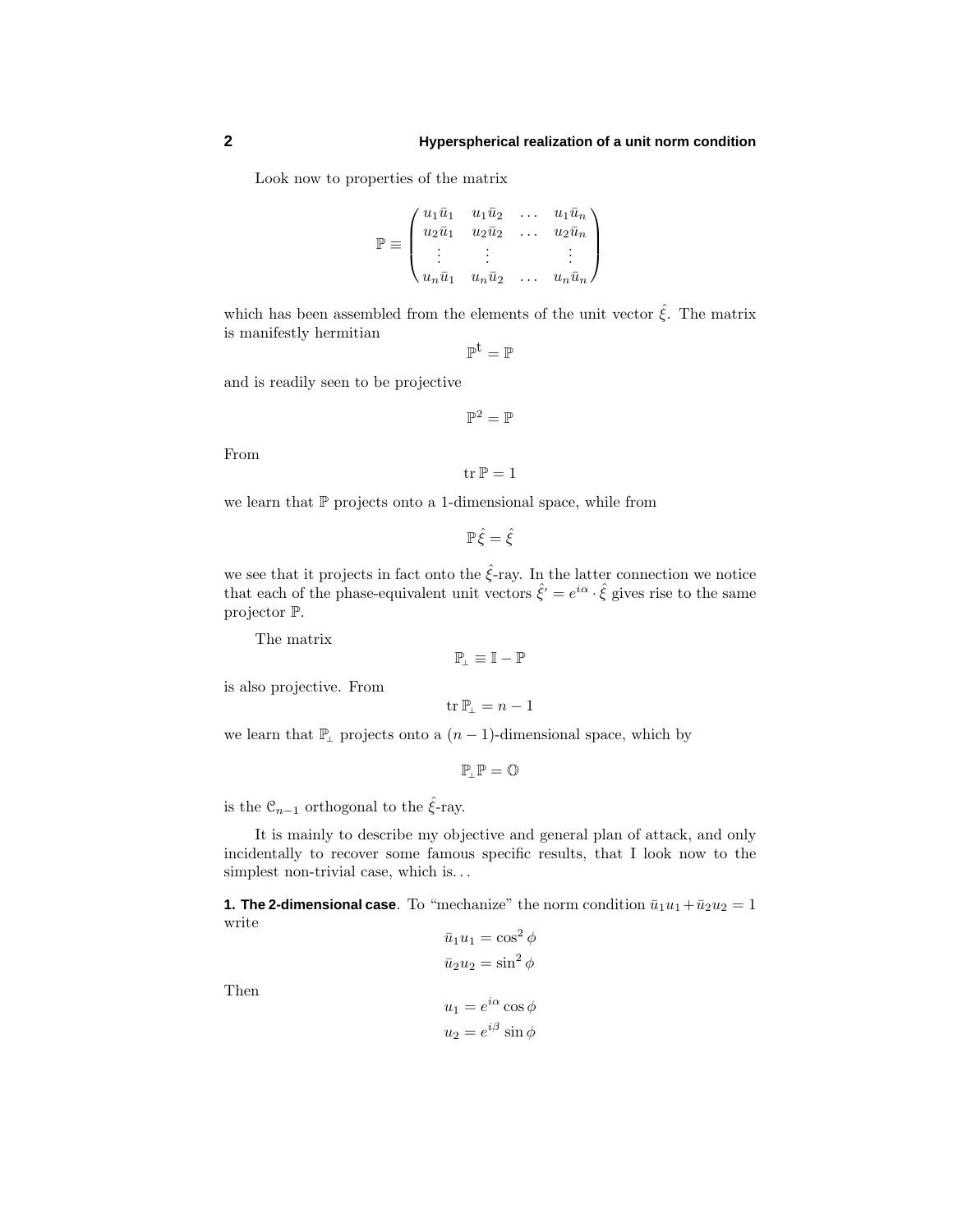## **The 2-dimensional case 3**

One can without loss of generality assume that  $\alpha + \beta = 0$ ; to phrase the issue another way, one can always

write  $\alpha = \text{phase} + \psi$  and look to the case: phase = 0<br>  $\beta = \text{phase} - \psi$ 

Assuming this to have been done, we have

$$
\hat{\xi} = \begin{pmatrix} e^{+i\psi}\cos\phi \\ e^{-i\psi}\sin\phi \end{pmatrix}
$$

The associated projector reads

$$
\mathbb{P} = \begin{pmatrix} \cos^2 \phi & e^{+2i\psi} \cos \phi \sin \phi \\ e^{-2i\psi} \cos \phi \sin \phi & \sin^2 \phi \end{pmatrix}
$$

$$
= \frac{1}{2} \begin{pmatrix} 1 + \cos 2\phi & e^{+2i\psi} \sin 2\phi \\ e^{-2i\psi} \sin 2\phi & 1 - \cos 2\phi \end{pmatrix}
$$

A cultivated sense of tidy good-housekeeping—a modest virtue far short of genius—inspires the observation that the result just achieved can be notated

$$
\mathbb{P} = \frac{1}{2} \begin{pmatrix} 1 + \hat{a}_1 & \hat{a}_2 + i\hat{a}_3 \\ \hat{a}_2 - i\hat{a}_3 & 1 - \hat{a}_1 \end{pmatrix}
$$
  
=  $\frac{1}{2} \{ \mathbb{I} + \hat{a}_1 \mathbb{S}_1 + \hat{a}_2 \mathbb{S}_2 + \hat{a}_3 \mathbb{S}_3 \}$   
=  $\mathbb{P}_{\hat{a}}$  : more explicit notation

with

$$
\mathbb{S}_1 \equiv \begin{pmatrix} 1 & 0 \\ 0 & -1 \end{pmatrix}, \quad \mathbb{S}_2 \equiv \begin{pmatrix} 0 & 1 \\ 1 & 0 \end{pmatrix}, \quad \mathbb{S}_3 \equiv \begin{pmatrix} 0 & i \\ -i & 0 \end{pmatrix}
$$

and

$$
\hat{a}_1 \equiv \cos 2\phi
$$
  
\n
$$
\hat{a}_2 \equiv \sin 2\phi \cos 2\psi
$$
  
\n
$$
\hat{a}_3 \equiv \sin 2\phi \sin 2\psi
$$

The traceless  $2 \times 2$  hermitian matrices  $\{S_1, S_2, S_3\}$  are none other than the familiar "Pauli matrices" (notated S because I do not have typographic access to a "blackboard sigma"), while the real numbers  $\{\hat{a}_1, \hat{a}_2, \hat{a}_3\}$  satisfy

$$
\hat{a}_1^2 + \hat{a}_2^2 + \hat{a}_3^2 = 1
$$

and—thought of as components of a real 3-vector

$$
\hat{\boldsymbol{a}} \equiv \begin{pmatrix} \hat{a}_1 \\ \hat{a}_2 \\ \hat{a}_3 \end{pmatrix}
$$

—can be considered to mark a point on the surface of the unit sphere in 3-dimensional **a**-space, a point of which  $\{2\phi, 2\psi\}$  are (relative to a somewhat eccentric convention: see the figure) the spherical coordinates.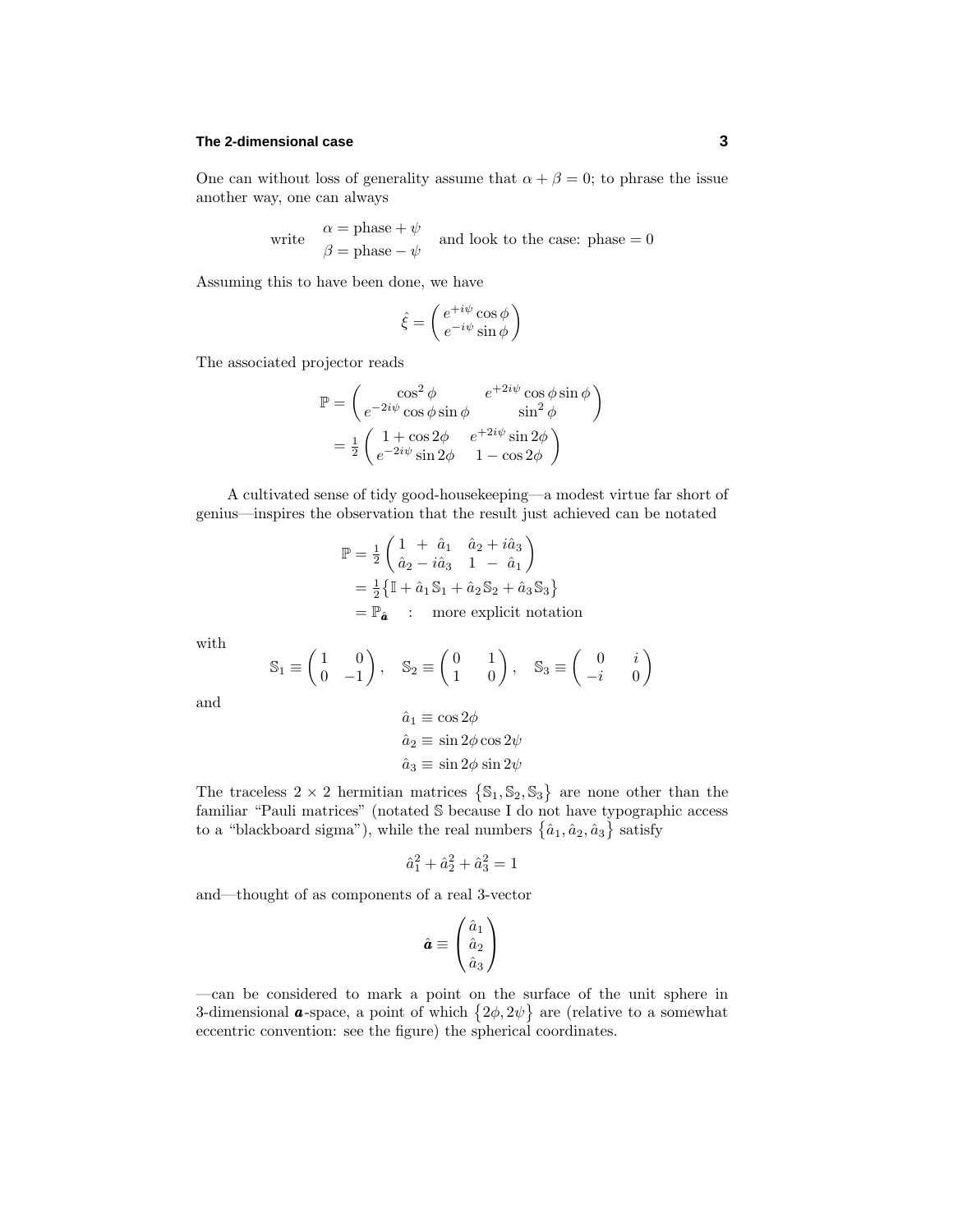

FIGURE 1: Non-standard spherical coordinate system employed in the text.

In notation now available to us we have

$$
\mathbb{P}_{\perp} = \mathbb{I} - \frac{1}{2} \{ \mathbb{I} + \hat{a}_1 \mathbb{S}_1 + \hat{a}_2 \mathbb{S}_2 + \hat{a}_3 \mathbb{S}_3 \}
$$
  
=  $\frac{1}{2} \{ \mathbb{I} - \hat{a}_1 \mathbb{S}_1 - \hat{a}_2 \mathbb{S}_2 - \hat{a}_3 \mathbb{S}_3 \}$   
=  $\mathbb{P}_{-\hat{a}}$ 

which projects onto the ray *orthogonal* to the  $\hat{\xi}$ -ray. We have achieved (by no act of genius: it has simply fallen into our lap) an association

point  $\hat{a}$  on the unit 3-sphere  $\longleftrightarrow \hat{\xi}$ -ray

with the property that if *ξ* associates with **â** then *ξ*<sub>⊥</sub> associates with the antipodal point −*a*ˆ *a*.

If the  $2 \times 2$  matrix U is unitary

$$
\mathbb{U}^{\mathbf{t}}\mathbb{U}=\mathbb{I} \quad : \quad \text{symbolized } \mathbb{U} \in U(2)
$$

then  $\hat{\xi} \longrightarrow \hat{\xi}' \equiv \mathbb{U}\hat{\xi}$  is norm-preserving, and the induced linear transformation  $\hat{\boldsymbol{a}} \longrightarrow \hat{\boldsymbol{a}}' \equiv \mathbb{R} \hat{\boldsymbol{a}}$  is necessarily rotational:

$$
\mathbb{R}^{\mathsf{T}}\mathbb{R} = \mathbb{I} \quad : \quad \text{symbolized } \mathbb{R} \in O(3)
$$

Looking now to some of the details implicit in that remark: every unitary U can be displayed

$$
\mathbb{U} = e^{i(\text{hermitian})}
$$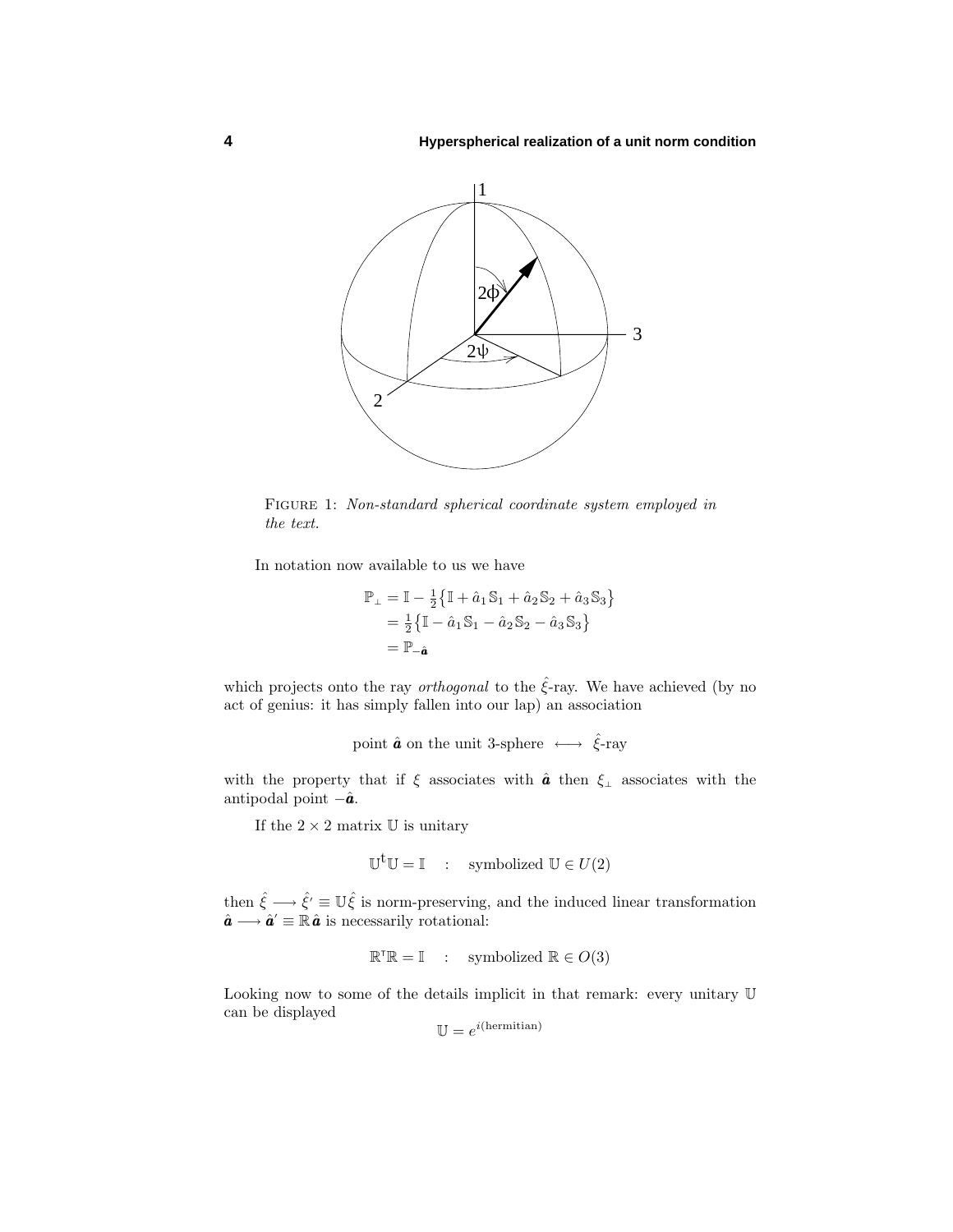### **The 2-dimensional case 5**

which entails

$$
\det \mathbb{U} = e^{\text{tr}\{i(\text{hermitian})\}}
$$

so U will be *unimodular* (an element of the subgroup  $SU(2) \subset U(2)$ ) if and only if the exponentiated hermitian matrix is traceless. In all such cases we can write

$$
\mathbb{U}=e^{i\theta\{\lambda_1\mathbb{S}_1+\lambda_2\mathbb{S}_2+\lambda_3\mathbb{S}_3\}}\qquad;\quad \lambda_1^2+\lambda_2^2+\lambda_3^2=1
$$

where

$$
\lambda_1 \mathbb{S}_1 + \lambda_2 \mathbb{S}_2 + \lambda_3 \mathbb{S}_3 \equiv \mathbb{H} = \begin{pmatrix} \lambda_1 & \lambda_2 + i\lambda_3 \\ \lambda_2 - i\lambda_3 & -\lambda_1 \end{pmatrix}
$$

is traceless hermitian and has evidently the property that det( $\mathbb{H} - \lambda \mathbb{I}$ ) =  $\lambda^2 - 1$ . By the Cayley-Hamilton theorem we therefore have  $(i\mathbb{H})^2 + \mathbb{I} = \mathbb{O}$ , giving

$$
\mathbb{U} = \cos \theta \cdot \mathbb{I} + i \sin \theta \cdot \left\{ \lambda_1 \mathbb{S}_1 + \lambda_2 \mathbb{S}_2 + \lambda_3 \mathbb{S}_3 \right\}
$$

To obtain the structure of the associated rotation matrix  $\mathbb R$  we note that comparison of these two representations of  $\mathbb{P}_{\hat{a}}$ 

$$
\begin{pmatrix} u_1\bar{u}_1 & u_1\bar{u}_2\\ u_2\bar{u}_1 & u_2\bar{u}_2 \end{pmatrix} \leftarrow \text{compare} \rightarrow \frac{1}{2} \begin{pmatrix} 1 & \hat{a}_1 & \hat{a}_2 + i\hat{a}_3\\ \hat{a}_2 - i\hat{a}_3 & 1 & -\hat{a}_1 \end{pmatrix}
$$

gives

$$
1 = u_1\bar{u}_1 + u_2\bar{u}_2 = \hat{\xi}^{\dagger} S_0 \hat{\xi} \text{ with } S_0 \equiv \mathbb{I}
$$
  
\n
$$
\hat{a}_1 = u_1\bar{u}_1 - u_2\bar{u}_2 = \hat{\xi}^{\dagger} S_1 \hat{\xi}
$$
  
\n
$$
\hat{a}_2 = u_1\bar{u}_2 + u_2\bar{u}_1 = \hat{\xi}^{\dagger} S_2 \hat{\xi}
$$
  
\n
$$
\hat{a}_3 = -i(u_1\bar{u}_2 - u_2\bar{u}_1) = \hat{\xi}^{\dagger} S_3 \hat{\xi}
$$

Evidently

$$
\begin{aligned} \hat{a}_1' &= \hat{\xi}^{\text{t}} \mathbb{U}^{\text{t}} \mathbb{S}_1 \mathbb{U} \hat{\xi} \\ \hat{a}_2' &= \hat{\xi}^{\text{t}} \mathbb{U}^{\text{t}} \mathbb{S}_2 \mathbb{U} \hat{\xi} \\ \hat{a}_3' &= \hat{\xi}^{\text{t}} \mathbb{U}^{\text{t}} \mathbb{S}_3 \mathbb{U} \hat{\xi} \end{aligned}
$$

But by appropriation of a general identity we have

$$
\mathbb{U}^{\dagger} \mathbb{S} \mathbb{U} = e^{-i\theta \mathbb{H}} \mathbb{S} e^{+i\theta \mathbb{H}} = \sum_{k=0}^{\infty} \frac{1}{k!} \{ (-i\theta \mathbb{H})^k, \mathbb{S} \}
$$

where  $\{A^k, \mathbb{B}\} \equiv [A, [A, \dots, [A, \mathbb{B}] \dots]]$  is a *k*-fold "nested commutator." From the familiarly "quaternionic" multiplicative properties of the Pauli matrices

$$
\mathbb{S}_j \mathbb{S}_k = \delta_{jk}\mathbb{I} - i\epsilon_{jkl}\mathbb{S}_l
$$

it follows readily that  $[\mathbb{S}_j, \mathbb{S}_k] = -2i\epsilon_{jkl}\mathbb{S}_l$ , and therefore that

$$
[(-i\theta \mathbb{H}), \begin{pmatrix} \mathbb{S}_1 \\ \mathbb{S}_2 \\ \mathbb{S}_3 \end{pmatrix}] = 2\theta \begin{pmatrix} 0 & -\lambda_3 & \lambda_2 \\ \lambda_3 & 0 & -\lambda_1 \\ -\lambda_2 & \lambda_1 & 0 \end{pmatrix} \begin{pmatrix} \mathbb{S}_1 \\ \mathbb{S}_2 \\ \mathbb{S}_3 \end{pmatrix}
$$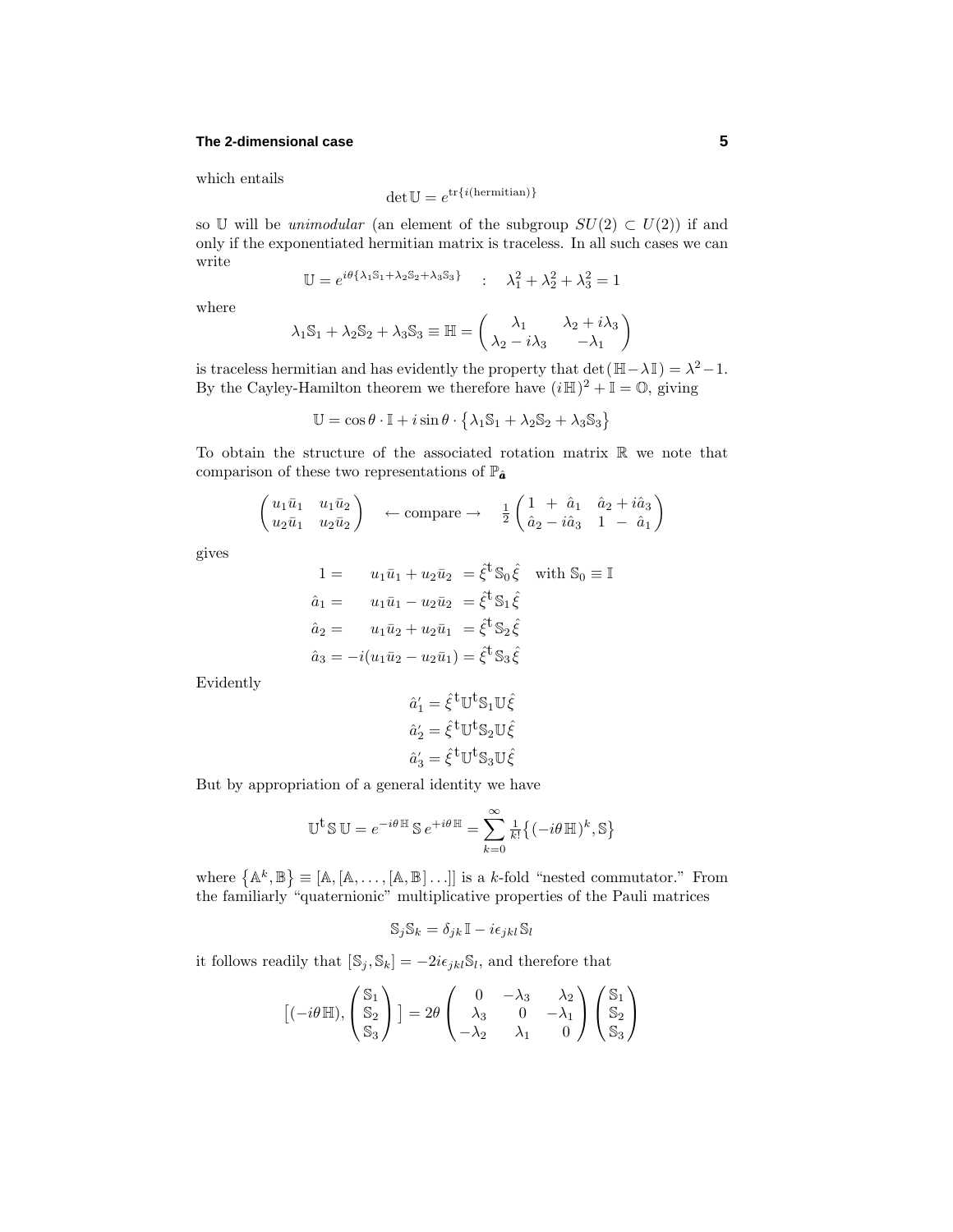Assembly of facts now in hand gives

$$
\hat{\bm{a}} \longrightarrow \hat{\bm{a}}' = \mathbb{R} \hat{\bm{a}}
$$

where

$$
\mathbb{R} = e^{2\theta \mathbb{A}} \quad : \quad \mathbb{A} \equiv \begin{pmatrix} 0 & -\lambda_3 & \lambda_2 \\ \lambda_3 & 0 & -\lambda_1 \\ -\lambda_2 & \lambda_1 & 0 \end{pmatrix} \text{real antisymmetric}
$$

describes a rotation through angle  $2\theta$  about the axis defined by the unit 3-vector *λ*. The exponentiated 2-factor signals the double-valuedness of the spinor representations of  $O(3)$ : the angular advancement

 $2\theta \to 2\theta + 2\pi$  sends  $\mathbb{R} \to \mathbb{R}$  but  $\mathbb{U} \to -\mathbb{U}$ 

so one has to execute a second complete rotation in 3-space to return U to its original value.

All of which is familiar water, much trafficked. But by launching our canoe from a seldom visited beach we have managed simply to drift with the current, from landmark to famous landmark, while scarcely lifting a paddle. The question is: Does the procedure admit of dimensional generalization?

I will discuss the utility, in climbing to higher dimension, of an "extension ladder" technique, the essence of which becomes evident when (in—for example —the 5-dimensional case) one writes

$$
\xi^{\dagger}\xi = (((\bar{u}_1u_1 + \bar{u}_2u_2) + \bar{u}_3u_3) + \bar{u}_4u_4) + \bar{u}_5u_5
$$

The procedure will result in what can, from several points of view, be thought of as "hierarchically nested copies of the 2-dimensional theory," but is, it should be recognized from the outset, flawed by a high degree of structural asymmetry: the slots provided by the expression

$$
\xi^{\mathsf{t}}\xi=(\cdots(((\bullet+\bullet)+\bullet)+\bullet)+\cdots+\bullet)+\bullet
$$

can be filled in *n*! distinct ways, and give rise to  $(n-1)!$  distinct variants of the same theory.

**2. Climbing to higher dimension**. Looking initially to the 3-dimensional case: to mechanize the norm condition

$$
(\bar{u}_1u_1 + \bar{u}_2u_2) + \bar{u}_3u_3 = 1
$$

we (STEP ONE) write

$$
(\bar{u}_1u_1 + \bar{u}_2u_2) = \cos^2 \phi_2
$$

$$
\bar{u}_3u_3 = \sin^2 \phi_2
$$

and then (STEP TWO) write

$$
\overline{u}_1 u_1 = \cos^2 \phi_2 \cos^2 \phi_1
$$
  

$$
\overline{u}_2 u_2 = \cos^2 \phi_2 \sin^2 \phi_1
$$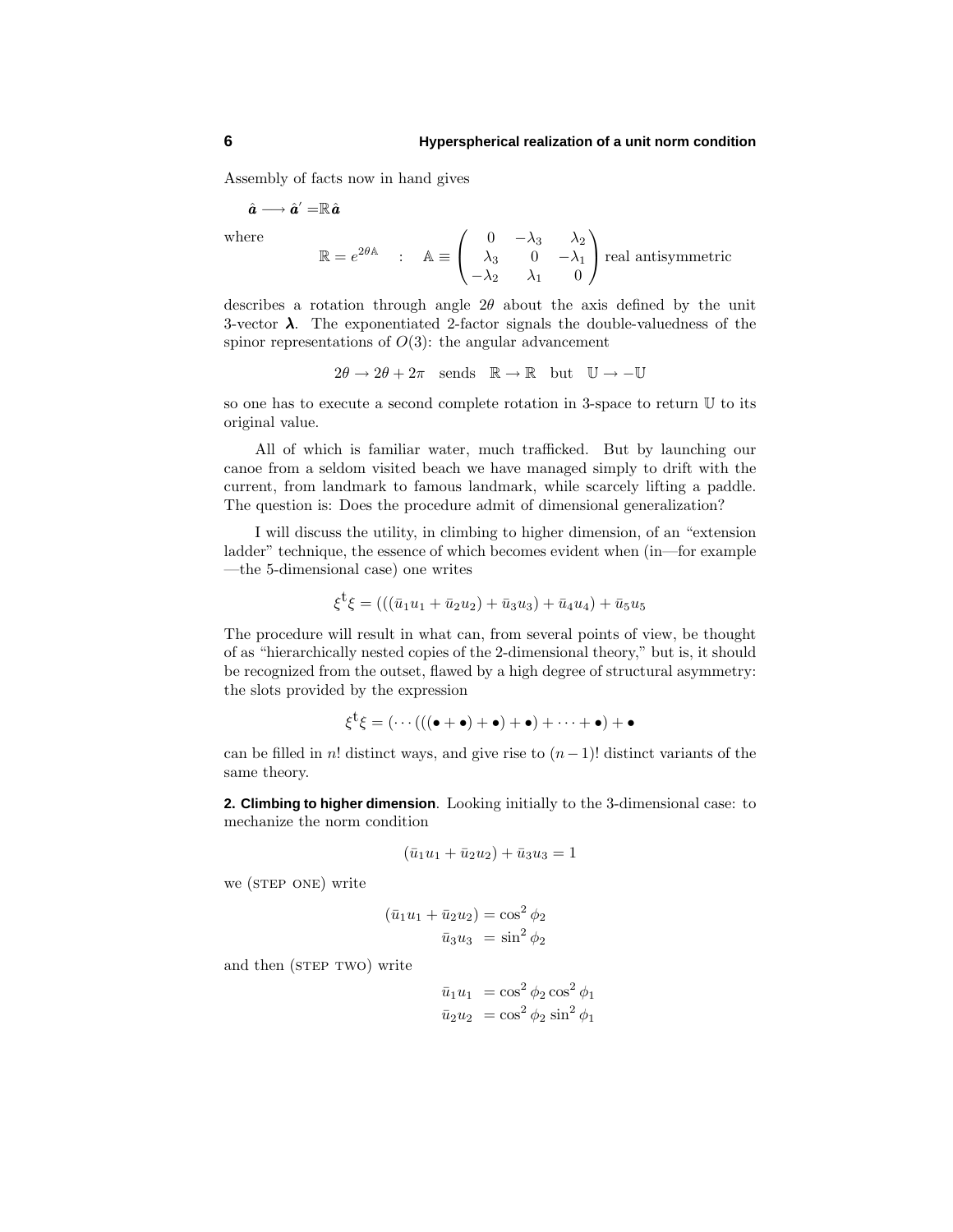## **Climbing to higher dimension 7**

At this point we have, in effect, simply introduced spherical coordinates to identify points on the unit sphere in 3-dimensional "modulus space." It now follows that

$$
u_1 = e^{i\alpha} \cos \phi_2 \cos \phi_1
$$
  

$$
u_2 = e^{i\beta} \cos \phi_2 \sin \phi_1
$$
  

$$
u_3 = e^{i\gamma} \sin \phi_2
$$

which give back their 2-dimensional counterparts at  $\phi_2 = 0$ . Next we

$$
\alpha = \text{phase} + \psi_2 + \psi_1
$$
  
write  $\beta = \text{phase} + \psi_2 - \psi_1$  and look to the case: phase = 0  
 $\gamma = \text{phase} - \psi_2$ 

This done , we obtain

$$
\hat{\xi} = \begin{pmatrix} e^{i(\psi_2 + \psi_1)} \cos \phi_2 \cos \phi_1 \\ e^{i(\psi_2 - \psi_1)} \cos \phi_2 \sin \phi_1 \\ e^{i(-\psi_2)} \sin \phi_2 \end{pmatrix}
$$

and notice that the numerology is correct: we have now in hand a 4-parameter characterization of the rays in  $\mathfrak{C}_3$ .<sup>1</sup> In service of clarity, write

$$
\hat{\xi} = \begin{pmatrix} e^{+i\psi_2} \cos \phi_2 \begin{pmatrix} e^{+i\psi_1} \cos \phi_1 \\ e^{-i\psi_1} \sin \phi_1 \end{pmatrix} \\ e^{-i\psi_2} \sin \phi_2 \end{pmatrix}
$$

which in the 4-dimensional case becomes

$$
\hat{\xi} = \begin{pmatrix} e^{+i\psi_3} \cos \phi_3 \begin{pmatrix} e^{+i\psi_2} \cos \phi_2 \begin{pmatrix} e^{+i\psi_1} \cos \phi_1 \\ e^{-i\psi_1} \sin \phi_1 \end{pmatrix} \\ e^{-i\psi_2} \sin \phi_2 \end{pmatrix} \end{pmatrix}
$$

and exposes clearly the essence of the "extension ladder" technique.

One can—by "lowering the ladder"—easily read off the angular parameters characteristic of any given  $\hat{\xi}$ ; the technique, as experienced in the 4-dimensional case, is illustrated below:

from 
$$
u_4 = e^{-i\psi_3} \sin \phi_3
$$
 read off  $\phi_3$  and  $\psi_3$   
from  $\frac{u_3}{e^{+i\psi_3} \cos \phi_3} = e^{-i\psi_2} \sin \phi_2$  read off  $\phi_2$  and  $\psi_2$   
from  $\frac{u_2}{e^{+i\psi_3} \cos \phi_3 \cdot e^{+i\psi_2} \cos \phi_2} = e^{-i\psi_1} \sin \phi_1$  read off  $\phi_1$  and  $\psi_1$ 

<sup>1</sup> In the 4-dimensional case the analogous equation would read

$$
\hat{\xi} = \begin{pmatrix} u_1 \\ u_2 \\ u_3 \\ u_4 \end{pmatrix} = \begin{pmatrix} e^{i(+\psi_3 + \psi_2 + \psi_1)} \cos \phi_3 \cos \phi_2 \cos \phi_1 \\ e^{i(+\psi_3 + \psi_2 - \psi_1)} \cos \phi_3 \cos \phi_2 \sin \phi_1 \\ e^{i(+\psi_3 - \psi_2)} \cos \phi_3 \sin \phi_2 \\ e^{i(-\psi_3)} \sin \phi_3 \end{pmatrix}
$$

It is to facilitate use of the "extension ladder" that we have contrived to have the design of the exponents mimic the design of the factors.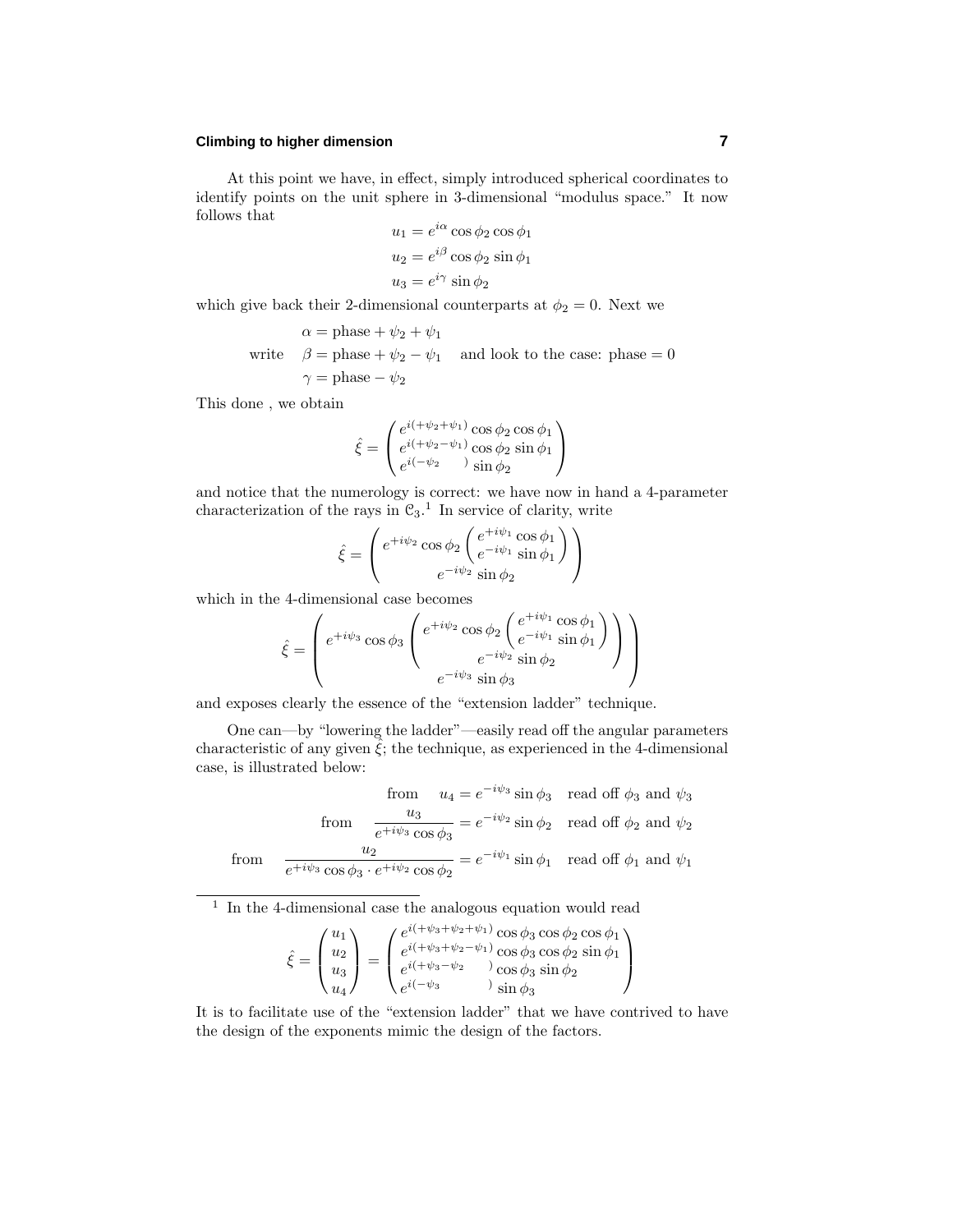In a simplified notation we have

$$
\hat{\xi} = \begin{pmatrix} u_1 \\ u_2 \\ u_3 \end{pmatrix} = \begin{pmatrix} q_1 p_1 \\ q_1 p_2 \\ q_2 \end{pmatrix} : 3\text{-dimensional case}
$$
  

$$
\hat{\xi} = \begin{pmatrix} u_1 \\ u_2 \\ u_3 \\ u_4 \end{pmatrix} = \begin{pmatrix} r_1 q_1 p_1 \\ r_1 q_1 p_2 \\ r_1 q_2 \\ r_2 \end{pmatrix} : 4\text{-dimensional case}
$$
  
...  
etc.

and associated projectors of the design

$$
\mathbb{P} = \begin{pmatrix} q_1 p_1 \bar{q}_1 \bar{p}_1 & q_1 p_1 \bar{q}_1 \bar{p}_2 & q_1 p_1 \bar{q}_2 \\ q_1 p_2 \bar{q}_1 \bar{p}_1 & q_1 p_2 \bar{q}_1 \bar{p}_2 & q_1 p_2 \bar{q}_2 \\ q_2 \bar{q}_1 \bar{p}_1 & q_2 \bar{q}_1 \bar{p}_2 & q_2 \bar{q}_2 \end{pmatrix} \text{ with } \begin{array}{c} p_1 \bar{p}_1 + p_2 \bar{p}_2 = 1 \\ q_1 \bar{q}_1 + q_2 \bar{q}_2 = 1 \\ q_1 \bar{q}_1 + q_2 \bar{q}_2 = 1 \end{array}
$$
  
\n
$$
\vdots
$$
  
\netc.

While P projects onto the  $\hat{\xi}$ -ray,  $\mathbb{P}_{\perp} \equiv \mathbb{I} - \mathbb{P}$  projects (as previously noted) onto the  $\mathcal{C}_{n-1}$  orthogonal to  $\hat{\xi}$ . There exists, however, a fairly natural way to introduce an orthonormal basis  $\{\hat{\xi}_1, \hat{\xi}_2, \ldots \hat{\xi}_{n-1}\}$  into  $\mathcal{C}_{n-1}$ , a fairly natural way to "resolve"  $\mathbb{P}_\perp\colon$ 

$$
\mathbb{P}_{\perp} = \mathbb{P}_1 + \mathbb{P}_2 + \cdots + \mathbb{P}_{n-1}
$$

The construction I have in mind (described below) makes nested use of results special to the 2-dimensional case, which I digress now to assemble and recast.

We learned in §1 to associate

unit 3-vector 
$$
\hat{a}
$$
  
\n $\updownarrow$   
\n2 × 2 projector  $\mathbb{P}_{\hat{a}}$   
\n $\downarrow$   
\n $\hat{\xi}$ -ray onto which  $\mathbb{P}_{\hat{a}}$  projects

More specifically, we have

$$
\hat{\mathbf{a}} \longleftrightarrow \hat{\xi} = \begin{pmatrix} e^{+i\psi}\cos\phi \\ e^{-i\psi}\sin\phi \end{pmatrix} = \begin{pmatrix} u_1 \\ u_2 \end{pmatrix}
$$

$$
-\hat{\mathbf{a}} \longleftrightarrow \hat{\xi}_{\perp} = \begin{pmatrix} e^{+i(\psi + \frac{\pi}{2})}\cos(\frac{\pi}{2} - \phi) \\ e^{-i(\psi + \frac{\pi}{2})}\sin(\frac{\pi}{2} - \phi) \end{pmatrix}
$$

$$
= i \begin{pmatrix} +e^{+i\psi}\sin\phi \\ -e^{+i\psi}\cos\phi \end{pmatrix} = i \begin{pmatrix} +\bar{u}_2 \\ -\bar{u}_1 \end{pmatrix}
$$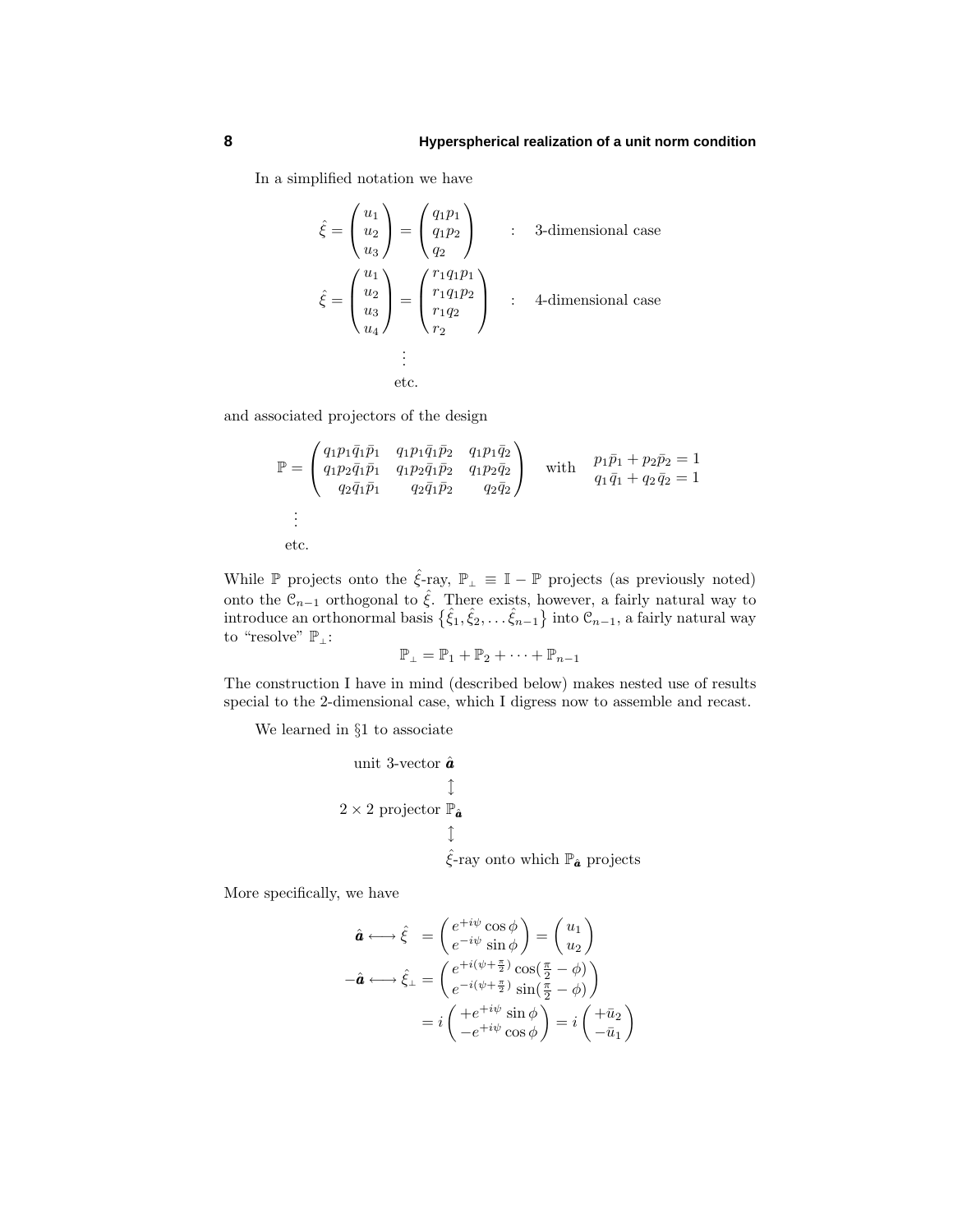## **Climbing to higher dimension 9**

Adopting language specific to the 4-dimensional case to make my point: it becomes natural in this light to proceed

$$
\hat{\xi} = \begin{pmatrix} u_1 \\ u_2 \\ u_3 \\ u_4 \end{pmatrix} = \begin{pmatrix} r_1q_1p_1 \\ r_1q_1p_2 \\ r_1q_2 \\ r_2 \end{pmatrix} \; : \; \; \left\{ \begin{array}{l} \text{associate } \hat{\pmb{a}}_1 \leftrightarrow \text{ innermost 2-vector } \left( \begin{smallmatrix} p_1 \\ p_2 \\ p_3 \\ \text{associate } \hat{\pmb{a}}_3 \leftrightarrow \text{ next-inner 2-vector } \left( \begin{smallmatrix} q_1 \\ q_2 \\ q_2 \\ \text{associate } \hat{\pmb{a}}_3 \leftrightarrow \text{ outermost 2-vector } \left( \begin{smallmatrix} q_1 \\ q_2 \\ r_1 \\ \text{reson} \end{smallmatrix} \right) \end{array} \right) \right.\\
$$

and to adopt notation which in the *n*-dimensional case reads

$$
\hat{\xi} = \left\{ \hat{\boldsymbol{a}}_{n-1}, \ldots, \hat{\boldsymbol{a}}_{2}, \hat{\boldsymbol{a}}_{1} \right\}
$$

We have been led thus to associate rays in  $\mathcal{C}_n$  not (as might plausibly have been anticipated) with hyperspheres of some description, but with "3-spheres decorated with*...* 3-spheres decorated with 3-spheres."

In 2-dimensional theory we have

$$
\{\hat{\bm{a}}_1\}\perp\{-\hat{\bm{a}}_1\}
$$

Looking to the 3-dimensional theory, it becomes in this light fairly natural to notice that

$$
\{\hat{\boldsymbol{a}}_2,\hat{\boldsymbol{a}}_1\} \perp \{-\hat{\boldsymbol{a}}_2,\hat{\boldsymbol{a}}_1\} \quad \text{i.e.,} \quad \begin{pmatrix} q_1p_1 \\ q_1p_2 \\ q_2 \end{pmatrix} \perp i \begin{pmatrix} +\bar{q}_2p_1 \\ +\bar{q}_2p_2 \\ -\bar{q}_1 \end{pmatrix}
$$

which is, in fact, clear by inspection. To obtain a third vector simultaneously orthogonal to  $\{\hat{\bm{a}}_2, \hat{\bm{a}}_1\}$  and  $\{-\hat{\bm{a}}_2, \hat{\bm{a}}_1\}$  I borrow a trick (and notation) from ordinary vector algebra: writing

$$
\hat{\boldsymbol{\xi}} \equiv \{\hat{\boldsymbol{a}}_2, \hat{\boldsymbol{a}}_1\} \text{ and } \hat{\boldsymbol{\xi}}_{\perp} \equiv \{-\hat{\boldsymbol{a}}_2, \hat{\boldsymbol{a}}_1\}
$$

 $rac{1}{\text{and} \text{introducing}}$ 

$$
\hat{\boldsymbol{\xi}}_{\perp\perp} \equiv (\hat{\boldsymbol{\xi}} \times \hat{\boldsymbol{\xi}}_{\perp})^*
$$

it is elementary that

$$
(\hat{\boldsymbol{\xi}} \times \hat{\boldsymbol{\xi}}_{\perp}) \cdot \hat{\boldsymbol{\xi}} = (\hat{\boldsymbol{\xi}} \times \hat{\boldsymbol{\xi}}_{\perp}) \cdot \hat{\boldsymbol{\xi}}_{\perp} = 0
$$

and

$$
\hat{\xi}_{\perp\perp}^* \cdot \hat{\xi}_{\perp\perp} = (\hat{\xi} \times \hat{\xi}_{\perp}) \cdot (\hat{\xi} \times \hat{\xi}_{\perp})^* = (\bar{\xi} \cdot \xi)(\bar{\xi}_{\perp} \cdot \xi_{\perp}) - (\bar{\xi} \cdot \xi_{\perp})(\bar{\xi}_{\perp} \cdot \xi) \n= 1 \cdot 1 - 0 \cdot 0 \n= 1
$$

Thus are we (by quick calculation) led to

$$
\hat{\boldsymbol{\xi}}_{\perp\perp} = i \begin{pmatrix} +p_2 \\ -p_1 \\ 0 \end{pmatrix}
$$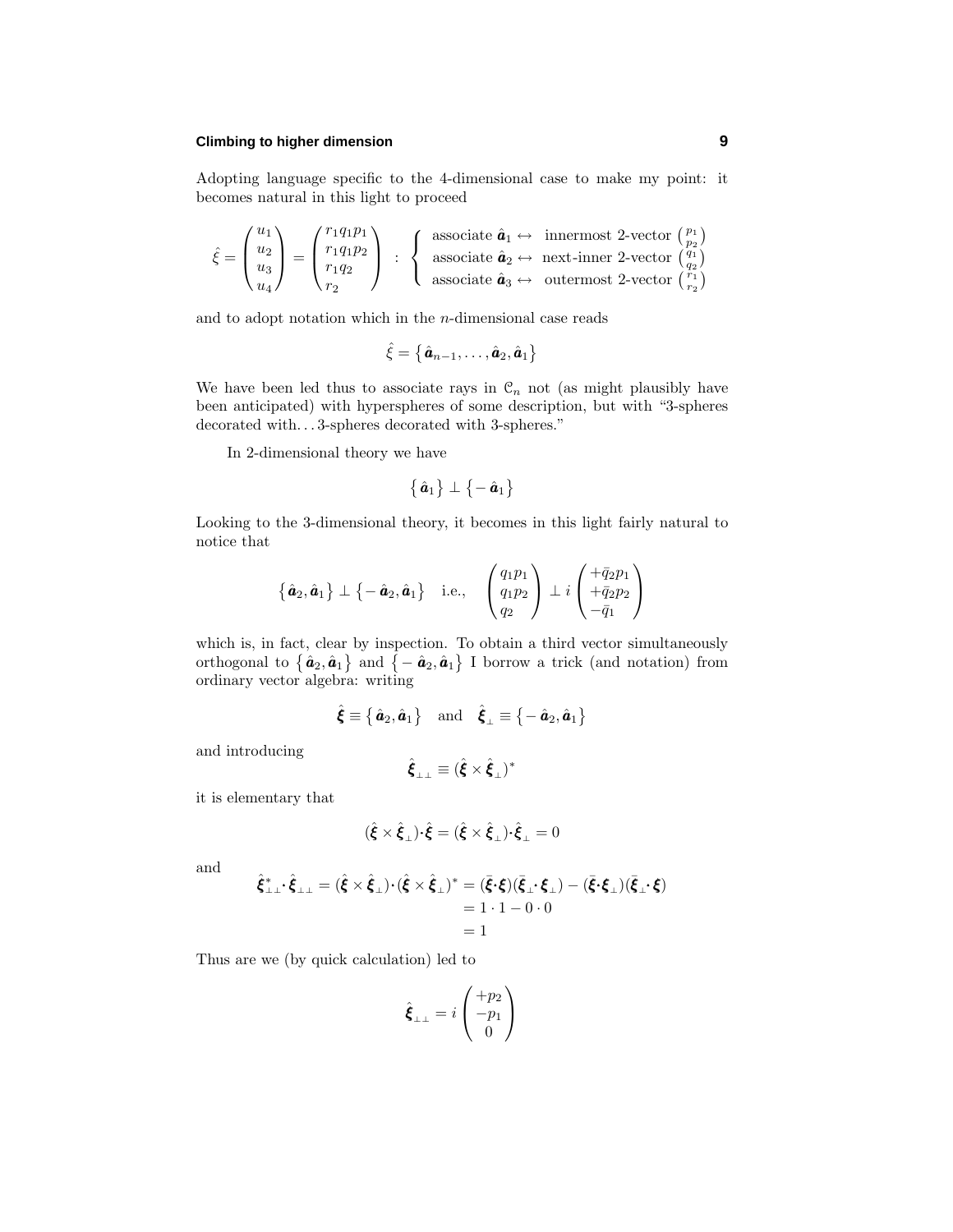in which connection we notice that

$$
\left\{ \hat{\boldsymbol{a}}, -\hat{\boldsymbol{a}}_1 \right\} = \begin{pmatrix} e^{+i\psi}\cos\phi \begin{pmatrix} +ip_2 \\ -ip_1 \end{pmatrix} \\ e^{-i\psi}\sin\phi \end{pmatrix} \longrightarrow e^{i\psi} \cdot \hat{\boldsymbol{\xi}}_{\perp\perp} \text{ at } \phi = 0
$$

The equation  $2\phi = 0$  serves (see again Figure 1) to describe the north *pole* 

$$
\hat{\boldsymbol{n}} \equiv \begin{pmatrix} 1 \\ 0 \\ 0 \end{pmatrix}
$$

of our spherical coordinate system, where the longitudinal coordinate 2*ψ* —which shows up above as a simple phase factor—is indeterminate. We are led thus to write  $\hat{\xi}_{\perp\perp} = \{\hat{n}, -\hat{a}_1\}$ , and to the conclusion that

$$
\{\,\hat{\bm a}_2,\hat{\bm a}_1\,\},\quad \{-\,\hat{\bm a}_2,\hat{\bm a}_1\,\},\quad \{\,\hat{\bm n},-\hat{\bm a}_1\,\}
$$

comprise—for any  $\hat{a}_1$  and any  $\hat{a}_2$ —a "companionable" orthonormal system in  $\mathcal{C}_3$ . The pattern of events is clearer in  $\mathcal{C}_4$ , where the orthonormality of

$$
\{\hat{\boldsymbol{a}}_3,\hat{\boldsymbol{a}}_2,\hat{\boldsymbol{a}}_1\},\quad \{-\hat{\boldsymbol{a}}_3,\hat{\boldsymbol{a}}_2,\hat{\boldsymbol{a}}_1\},\quad \{\hat{\boldsymbol{n}},-\hat{\boldsymbol{a}}_2,\hat{\boldsymbol{a}}_1\},\quad \{\hat{\boldsymbol{n}},\hat{\boldsymbol{n}},-\hat{\boldsymbol{a}}_1\}
$$

is readily verified.<sup>2</sup> Note the sense in which

the 2-dimensional pattern nests within

the 3-dimensional pattern, which nests within

the 4-dimensional pattern, etc.

<sup>2</sup> A quartet of exceptional simplicity results (not surprisingly) from setting  $\hat{\boldsymbol{a}}_1 = \hat{\boldsymbol{a}}_2 = \hat{\boldsymbol{a}}_3 = \hat{\boldsymbol{n}}$ ; we find

$$
\{\hat{\mathbf{n}}, \hat{\mathbf{n}}, \hat{\mathbf{n}}\} = (\text{phase factor}) \cdot \begin{pmatrix} 1 \\ 0 \\ 0 \\ 0 \end{pmatrix} \quad \text{with} \quad (\text{phase factor}) = e^{i(\psi_3 + \psi_2 + \psi_1)}
$$
\n
$$
\{-\hat{\mathbf{n}}, \hat{\mathbf{n}}, \hat{\mathbf{n}}\} = (\text{phase factor}) \cdot \begin{pmatrix} 0 \\ 0 \\ 0 \\ 1 \end{pmatrix} \quad \text{with} \quad (\text{phase factor}) = -ie^{-i\psi_3}
$$
\n
$$
\{\hat{\mathbf{n}}, -\hat{\mathbf{n}}, \hat{\mathbf{n}}\} = (\text{phase factor}) \cdot \begin{pmatrix} 0 \\ 0 \\ 1 \\ 0 \end{pmatrix} \quad \text{with} \quad (\text{phase factor}) = -ie^{i(\psi_3 - \psi_2)}
$$
\n
$$
\{\hat{\mathbf{n}}, \hat{\mathbf{n}}, -\hat{\mathbf{n}}\} = (\text{phase factor}) \cdot \begin{pmatrix} 0 \\ 1 \\ 0 \end{pmatrix} \quad \text{with} \quad (\text{phase factor}) = -ie^{i(\psi_3 + \psi_2 - \psi_1)}
$$

0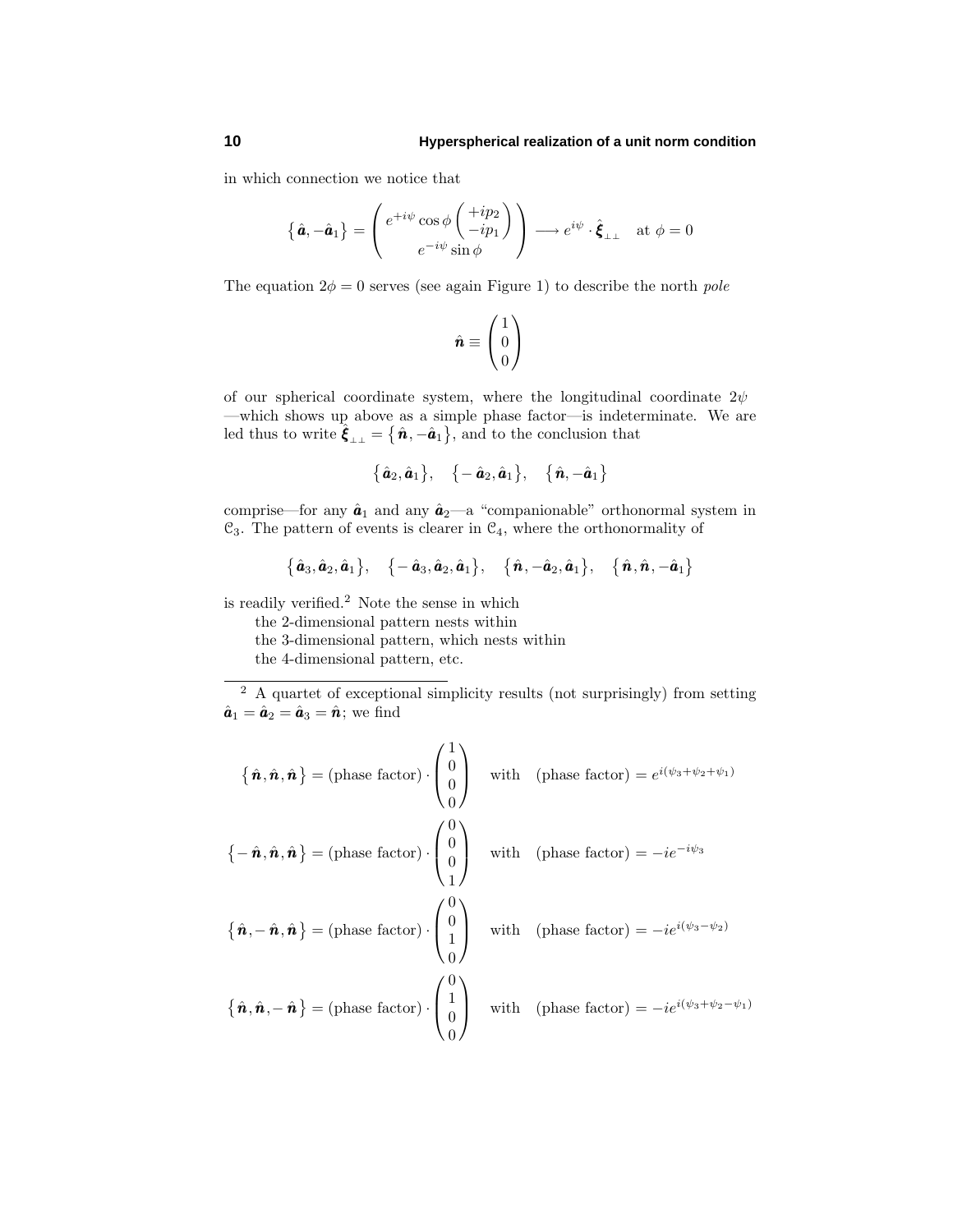## **Some standard representation theory 11**

I use the term "companionable" to suggest "naturally associated with, but not unique." Non-uniqueness arises as follows (I work in language specific to the 4-dimensional case): Let  $U$  be any  $4 \times 4$  unitary matrix with the property that

 $\mathbb{UP} = \mathbb{PU}$ , where  $\mathbb{P}$  projects onto  $\{\hat{a}_3, \hat{a}_2, \hat{a}_1\}$ 

Then the vectors

$$
\left\{\,\mathbb{U}\big\{-\,\hat{\boldsymbol{a}}_3,\hat{\boldsymbol{a}}_2,\hat{\boldsymbol{a}}_1\big\},\quad \mathbb{U}\big\{\,\hat{\boldsymbol{n}},-\hat{\boldsymbol{a}}_2,\hat{\boldsymbol{a}}_1\big\},\quad \mathbb{U}\big\{\,\hat{\boldsymbol{n}},\hat{\boldsymbol{n}},-\hat{\boldsymbol{a}}_1\big\}\right\}
$$

are *in all cases* orthonormal in the  $\mathcal{C}_3 \perp {\hat{a}_3, \hat{a}_2, \hat{a}_1}.$ 

It is instructive to *start* with  $\hat{\xi} = \mathbb{U} \{ \hat{n}, \hat{n}, -\hat{a}_1 \}$  and pursue *in reverse* the procedure described above; one obtains

$$
\{\hat{\boldsymbol{n}}, \hat{\boldsymbol{n}}, -\hat{\boldsymbol{a}}_1\} \qquad \downarrow
$$
\n
$$
\{\hat{\boldsymbol{n}}, -\hat{\boldsymbol{a}}_2, \hat{\boldsymbol{a}}_1\} \qquad \hat{\boldsymbol{a}}_2 \text{ arbitrary (2 degrees of freedom)}
$$
\n
$$
\{\{-\hat{\boldsymbol{a}}_3, \hat{\boldsymbol{a}}_2, \hat{\boldsymbol{a}}_1\} \qquad \hat{\boldsymbol{a}}_3 \text{ arbitrary (2 more degrees of freedom)}
$$
\n
$$
\{\hat{\boldsymbol{a}}_3, \hat{\boldsymbol{a}}_2, \hat{\boldsymbol{a}}_1\}
$$

Writing  $\hat{\boldsymbol{a}}_2 = \mathbb{R}_2 \hat{\boldsymbol{n}}$  and  $\hat{\boldsymbol{a}}_3 = \mathbb{R}_3 \hat{\boldsymbol{n}}$ , there would appear to be two independent copies of *O*(3) built into such a procedure. The theory begins at this point to acquire a distinctly "epicyclic" odor: Ptolemy meets Cartan. To say the same thing another way, and but vividly: the transformation that sends

$$
\left\{\begin{aligned}\left\{\hat{\bm{a}}_3,\hat{\bm{a}}_2,\hat{\bm{a}}_1\right\} &\longrightarrow\left\{\mathbb{R}_3\,\hat{\bm{a}}_3,\mathbb{R}_2\,\hat{\bm{a}}_2,\mathbb{R}_1\,\hat{\bm{a}}_1\right\} \\ \left\{-\hat{\bm{a}}_3,\hat{\bm{a}}_2,\hat{\bm{a}}_1\right\} &\longrightarrow\left\{-\mathbb{R}_3\,\hat{\bm{a}}_3,\mathbb{R}_2\,\hat{\bm{a}}_2,\mathbb{R}_1\,\hat{\bm{a}}_1\right\} \\ \left\{\hat{\bm{n}},-\hat{\bm{a}}_2,\hat{\bm{a}}_1\right\} &\longrightarrow\left\{\mathbb{R}_3\,\hat{\bm{n}},-\mathbb{R}_2\,\hat{\bm{a}}_2,\mathbb{R}_1\,\hat{\bm{a}}_1\right\} \\ \left\{\hat{\bm{n}},\hat{\bm{n}},-\hat{\bm{a}}_1\right\} &\longrightarrow\left\{\mathbb{R}_3\,\hat{\bm{n}},\mathbb{R}_2\,\hat{\bm{n}},-\mathbb{R}_1\,\hat{\bm{a}}_1\right\} \end{aligned}\right.
$$

is necessarily unitary. In the 2-dimensional case

$$
\begin{aligned}\n\{\hat{\boldsymbol{a}}_1\} &\longrightarrow \{\mathbb{R}_1\hat{\boldsymbol{a}}_1\} = \mathbb{U}\{\hat{\boldsymbol{a}}_1\} \\
\{-\hat{\boldsymbol{a}}_1\} &\longrightarrow \{-\mathbb{R}_1\hat{\boldsymbol{a}}_1\} \quad : \quad \text{redundant}\n\end{aligned}
$$

we recover the  $SU(2)$  representation of  $O(3)$ , but in all higher-dimensional cases it is clear already on numerical grounds that something funny is going on.

#### **3. Contact with some standard representation theory**. From<sup>3</sup>

$$
a_1 = u_1\bar{u}_1 - u_2\bar{u}_2 = \xi^{\dagger} \mathbb{S}_1 \xi
$$
  
\n
$$
a_2 = u_1\bar{u}_2 + u_2\bar{u}_1 = \xi^{\dagger} \mathbb{S}_2 \xi
$$
  
\n
$$
a_3 = -i(u_1\bar{u}_2 - u_2\bar{u}_1) = \xi^{\dagger} \mathbb{S}_3 \xi
$$

<sup>3</sup> When last on stage (near the end of §1) the actors in the following equations wore hats; because  $u_1\bar{u}_1 + u_2\bar{u}_2 = 1$  is now *not* presumed, those have been removed.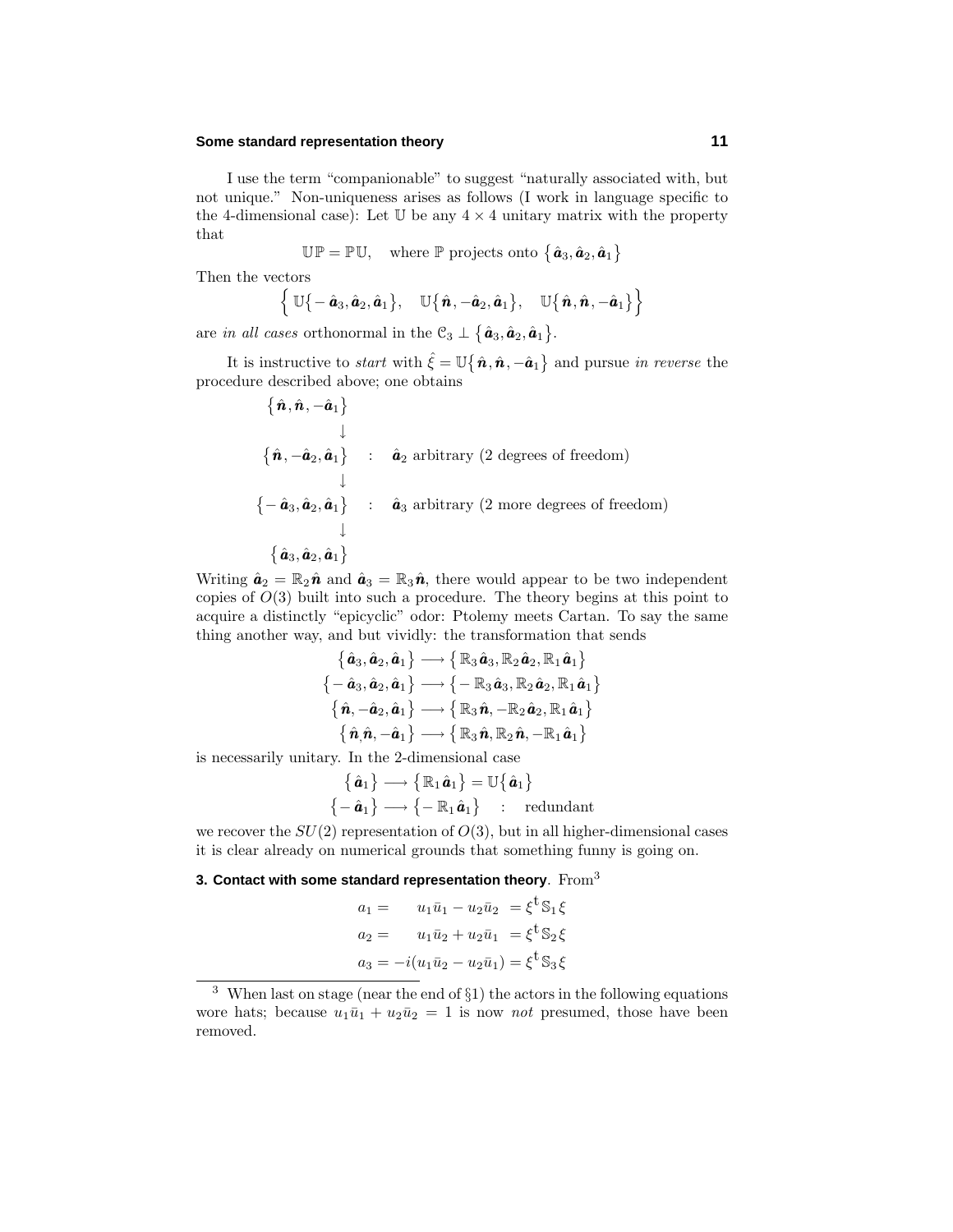in follows that

$$
a_1^2 + a_2^2 + a_3^2 = (u_1\bar{u}_1 - u_2\bar{u}_2)^2 + (u_1\bar{u}_2 + u_2\bar{u}_1)^2 - (u_1\bar{u}_2 - u_2\bar{u}_1)^2
$$
  
=  $(u_1\bar{u}_1 + u_2\bar{u}_2)^2$   
=  $\xi^t\xi$  with  $\xi \equiv \begin{pmatrix} u_1 \\ u_2 \end{pmatrix}$ 

Write

$$
\mathbb{S} \equiv \begin{pmatrix} \alpha & \beta \\ -\beta^* & \alpha^* \end{pmatrix} \quad \text{with} \quad \alpha^* \alpha + \beta^* \beta = 1
$$

to describe a typical element of *SU*(2). And write

$$
\xi(\tfrac{1}{2}) \equiv \begin{pmatrix} u_1 \\ u_2 \end{pmatrix}, \; \xi(1) \equiv \begin{pmatrix} u_1^2 \\ u_1 u_2 \\ u_2^2 \end{pmatrix}, \; \xi(\tfrac{3}{2}) \equiv \begin{pmatrix} u_1^3 \\ u_1^2 u_2 \\ u_1 u_2^2 \\ u_2^3 \end{pmatrix}, \; \xi(2) \equiv \begin{pmatrix} u_1^4 \\ u_1^3 u_2 \\ u_1^2 u_2^2 \\ u_1 u_2^3 \\ u_2^4 \end{pmatrix}, \; \ldots
$$

according to which scheme the  $2\ell + 1$  elements of  $\xi(\ell)$  are stacked binomials of degree  $2\ell$ :  $\ell = \frac{1}{2}, 1, \frac{3}{2}, 2, \frac{5}{2}, \ldots$  In the standard representation theory of  $O(3)^4$ one is motivated to study the linear transformations

$$
\xi(\ell) \to \xi'(\ell) \quad \text{induced by} \quad \xi(\frac{1}{2}) \to \xi'(\frac{1}{2}) = \mathbb{S} \xi(\frac{1}{2})
$$

One finds, for example, that

$$
\xi'(1) = \begin{pmatrix} \alpha^2 & 2\alpha\beta & \beta^2 \\ -\alpha\beta^* & (\alpha^*\alpha - \beta^*\beta) & \beta\alpha^* \\ \beta^{*2} & -\alpha^*\beta^* & \alpha^{*2} \end{pmatrix} \xi(1)
$$

$$
\mathbb{S}(1)
$$

The matrices  $\mathbb{S}(1)$  and  $\mathbb R$  share more than the facts that both are  $3 \times 3$ , both derived from the structure of  $\mathbb{S}(\frac{1}{2}) \equiv \mathbb{S}$ , both become  $\mathbb{I}_3$  in the limit  $\mathbb{S} \to \mathbb{I}_2$ ; from the line of argument developed in the material to which I just referred it becomes fairly natural to notice that the complex 3-vector defined

$$
\mathbf{o} \equiv \frac{1}{2} \begin{pmatrix} (u_1^2 + u_2^2) \\ -i(u_1^2 - u_2^2) \\ 2iu_1u_2 \end{pmatrix} = \mathbb{C}\xi(1) \text{ with } \mathbb{C} \equiv \frac{1}{2} \begin{pmatrix} 1 & 0 & 1 \\ -i & 0 & +i \\ 0 & 2i & 0 \end{pmatrix}
$$

is a null vector:

$$
\boldsymbol{o}{\boldsymbol{\cdot}}\boldsymbol{o}=0+i0
$$

And that *o* transforms

$$
\boldsymbol{o}\longrightarrow\boldsymbol{o}^{\prime}=\mathbb{R}\boldsymbol{o}
$$

where

$$
\mathbb{R} \equiv \mathbb{C} \, \mathbb{S}(1) \, \mathbb{C}^{-1}
$$

 $\frac{4}{4}$  See §2 of "Applications of the theory of harmonic polynomials" (1996).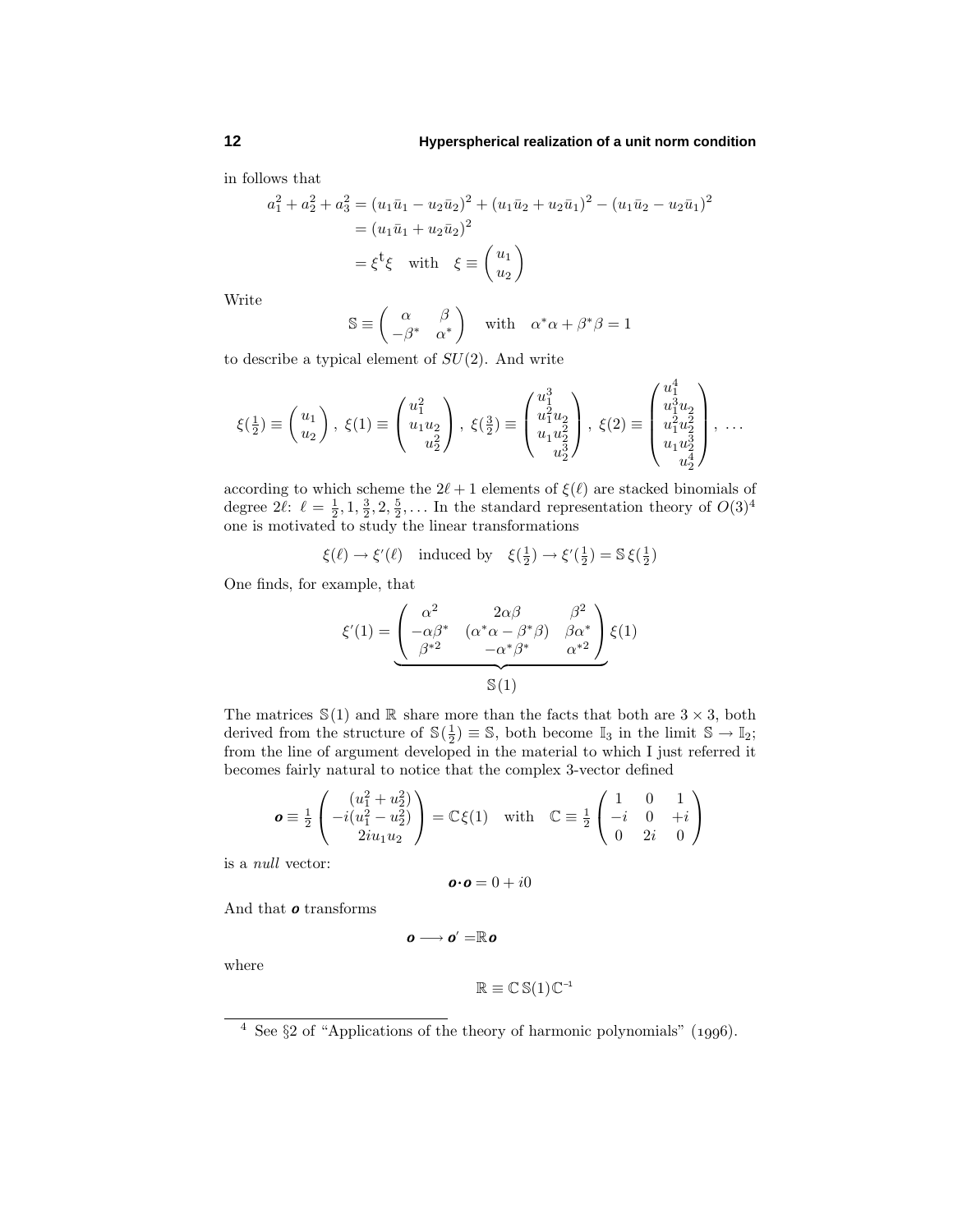## **Some standard representation theory 13**

where  $\mathbb R$  is precisely the rotation matrix associated with  $\mathbb S$ , and to which the "Cayler-Klein parameters"  $\{\alpha, \beta\}$  refer. The matrix  $\mathbb{S}(1)$  turns out to be "unitary" only in this generalized (and dimensionally generalizable) sense:

$$
\mathbb{S}^{\mathsf{t}}\mathbb{GS} = \mathbb{G} \quad \text{where} \quad \mathbb{G} \equiv \mathbb{C}^{\mathsf{t}}\mathbb{C} = \begin{pmatrix} \frac{1}{2} & 0 & 0 \\ 0 & 1 & 0 \\ 0 & 0 & \frac{1}{2} \end{pmatrix}
$$

 $=$  "induced metric" in the spin-space where  $\xi(1)$  lives

Much of thet mystery is removed from preceding assertions by the elementary observation that the S(1)-invariant expression

$$
\xi(1)^t \mathbb{G}\xi(1)
$$
 can be written  $\frac{1}{2}(\bar{u}_1u_1 + \bar{u}_2u_2)^2$ 

We note in passing that the theory sketched above does not concern itself with the construction of complete orthonormal sets (whatever the generalized meaning we might want to assign to that notion), and that it assigns no explicit importance to projection matrices of any description.

Contrast the preceding theory with that which unfolds when similar ideas are brought to bear on the hyperspherical "Chinese box formalism" discussed previously. Confining my explicit remarks to the 3-dimensional case, let us in the first instance suppose that  $\mathbb R$  is active only within the innermost box:

$$
\big\{\,\hat{\pmb{a}}_2,\hat{\pmb{a}}_1\big\}\longrightarrow\big\{\,\hat{\pmb{a}}_2,\mathbb{R}\,\hat{\pmb{a}}_1\big\}
$$

This we express

$$
\begin{pmatrix} q_1p_1 \ q_1p_2 \ q_2 \end{pmatrix} \longrightarrow \begin{pmatrix} q_1(\alpha p_1 + \beta p_2) \ q_1(-\beta^* p_1 + \alpha^* p_2) \ q_2 \end{pmatrix} = \underbrace{\begin{pmatrix} \alpha & \beta & 0 \ -\beta^* & \alpha^* & 0 \ 0 & 0 & 1 \end{pmatrix}}_{\mathbb{U}} \begin{pmatrix} q_1p_1 \ q_1p_2 \ q_2 \end{pmatrix}
$$

which is not very interesting:  $\mathbb U$  simply reproduces within  $SU(3)$  a copy of  $SU(2)$ . But suppose  $\mathbb R$  is active (only) within the *next*-inner box:

$$
\big\{\,\hat{\pmb{a}}_2,\hat{\pmb{a}}_1\big\}\longrightarrow\big\{\,\mathbb{R}\,\hat{\pmb{a}}_2,\hat{\pmb{a}}_1\big\}
$$

We then have

$$
\begin{pmatrix} q_1p_1 \ q_1p_2 \ q_2 \end{pmatrix} \longrightarrow \begin{pmatrix} (\alpha q_1 + \beta q_2)p_1 \ (\alpha q_1 + \beta q_2)p_2 \ (-\beta^*q_1 + \alpha^*q_2) \end{pmatrix}
$$

which (since terms appear on the right which are not present on the left) can be accomplished by no  $3 \times 3$  matrix! Nor (when one looks to the hyperspherical description of the elements of the vector) is the loss of linear closure particularly